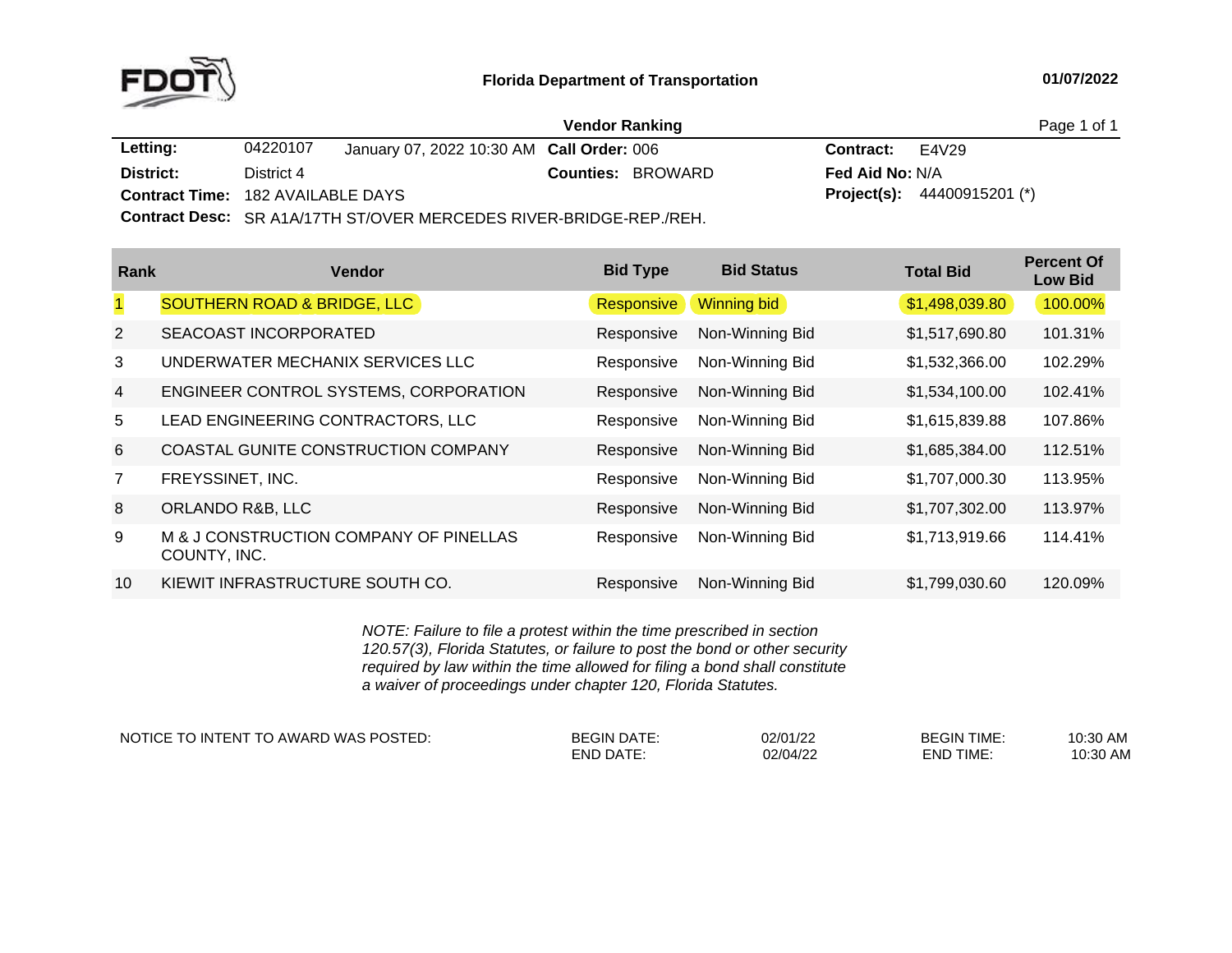

#### **01/07/2022**

#### **Tabulation**

**Page 1 of 14** 

| <b>Letting:</b>                          | 04220107   | January 07, 2022 | Call Order: 006  |         | Contract:              | E4V29                                |
|------------------------------------------|------------|------------------|------------------|---------|------------------------|--------------------------------------|
| District:                                | District 4 |                  | <b>Counties:</b> | BROWARD | <b>Fed Aid No: N/A</b> |                                      |
| <b>Contract Time: 182 AVAILABLE DAYS</b> |            |                  |                  |         |                        | <b>Project(s):</b> $44400915201$ (*) |

# **Contract Descr:** SR A1A/17TH ST/OVER MERCEDES RIVER-BRIDGE-REP./REH.

The Improvements under this Contract consist of but are not limited to, cathodic protection (integral jacket for piles, metalizing system for beams, existing jacket removals), restore spalled areas (piles, beams), along State Road A1A (17th<br>Street), Bridge No. 860035 over Mercodes Biver, for 0.031 miles in the City of Eert Lauderdale, Browa Street), Bridge No. <sup>860035</sup> over Mercedes River, for 0.031 miles in the City of Fort Lauderdale, Broward County. The work under this Section includes the installation of galvanic cathodic protection (CP) system. This cathodic protection system consists of the application of an arc- sprayed zinc (anode) over areas of structural elements to be protected. This<br>system is to be applied to areas above the tidal zone. This application shall be performed by therm system is to be applied to areas above the tidal zone. This application shall be performed by thermal spraying (metalizing)<br>the concrete with the required surface proporation peopsony to produce a minimum bond of 100 psi b the concrete with the required surface preparation necessary to produce a minimum bond of 100 psi between the zinc and<br>the concrete the concrete.

Specialty Work Services: The Contractor shall secure the services of a NACE certified Cathodic Protection(CP) Specialist to<br>servide well's converged of averaging and the crafter from the thermally created direct provide quality assurance of every phase of the application of the thermally sprayed zinc.

The work under this TSP consists of restoring spalled concrete with Polymer Modified Portland cement mortar/ concrete as directed. The work includes locating and documenting of cracked and unsound concrete, removal of cracked and unsound concrete including solid concrete behind bars (for mechanical bond) and concrete restoration by means of patching and forming.

PRE-QUALIFIED: Contractor needs to be pre-qualified.

PERFORMANCE BOND: <sup>A</sup> Contract / Performance bond is required for this project.

## COMMERCIAL GENERAL LIABILITY INSURANCE:

The limits of coverage shall not be less than \$1,000,000 for each occurrence and not less than <sup>a</sup> \$5,000,000 annual general aggregate, inclusive of amounts provided by an umbrella or excess policy. The limits of coverage described herein shall apply fully to the work or operations performed under the Contract, and may not be shared with or diminished by claims unrelated to the contract. The policy/ies and coverage described herein may be subject to <sup>a</sup> deductible. Pay all deductibles as required by the policy. No policy/ies or coverage described herein may contain or be subject to a Retention or a Self-<br>Insured Retention. Insured Retention.

# WORKERS COMPENSATION INSURANCE

# INSURANCE FOR PROTECTION OF UTILITY OWNERS:

When the Contract involves work on or in the vicinity of utility-owned property or facilities, the utility shall be added along with the Department as an Additional Insured on the policy/ies procured pursuant to subsection 7-13.2 above.

| Line No / Item ID<br><b>Alternate</b><br>Quantity<br><b>Item Description</b><br>Units |  |                   | <b>(1) SOUTHERN ROAD &amp;</b><br><b>BRIDGE. LLC</b> | (2) SEACOAST<br><b>INCORPORATED</b> |                   | (3) UNDERWATER MECHANIX<br><b>SERVICES LLC</b> |                   |
|---------------------------------------------------------------------------------------|--|-------------------|------------------------------------------------------|-------------------------------------|-------------------|------------------------------------------------|-------------------|
| () indicates item is bid as Lump Sum                                                  |  | <b>Unit Price</b> | <b>Ext Amount</b>                                    | <b>Unit Price</b>                   | <b>Ext Amount</b> | <b>Unit Price</b>                              | <b>Ext Amount</b> |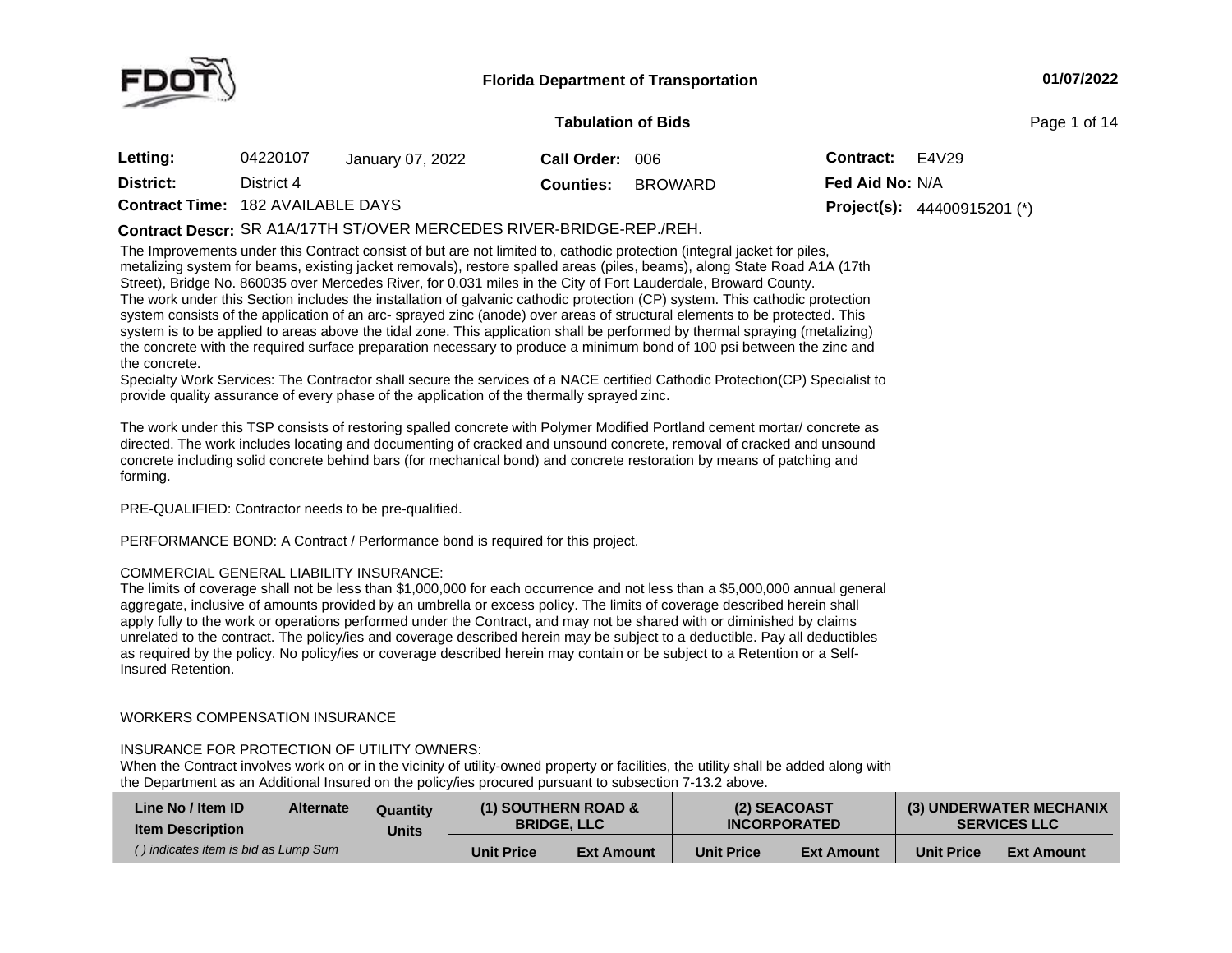

**of Bids** Page <sup>2</sup> of <sup>14</sup>

| Letting:            |                                              | 04220107                                                                                        | January 07, 2022                |                                           | Call Order: 006   |                                     | <b>Contract:</b>  | E4V29             |                                                |
|---------------------|----------------------------------------------|-------------------------------------------------------------------------------------------------|---------------------------------|-------------------------------------------|-------------------|-------------------------------------|-------------------|-------------------|------------------------------------------------|
|                     | Line No / Item ID<br><b>Item Description</b> | <b>Alternate</b>                                                                                | Quantity<br><b>Units</b>        | (1) SOUTHERN ROAD &<br><b>BRIDGE, LLC</b> |                   | (2) SEACOAST<br><b>INCORPORATED</b> |                   |                   | (3) UNDERWATER MECHANIX<br><b>SERVICES LLC</b> |
|                     |                                              | () indicates item is bid as Lump Sum                                                            |                                 | <b>Unit Price</b>                         | <b>Ext Amount</b> | <b>Unit Price</b>                   | <b>Ext Amount</b> | <b>Unit Price</b> | <b>Ext Amount</b>                              |
|                     | <b>SECTION:</b>                              | 0001                                                                                            | <b>Structures</b>               |                                           |                   |                                     |                   |                   |                                                |
| 0005                | 0104 11                                      | FLOATING TURBIDITY BARRIER                                                                      | 936.000<br>LF                   | 10.00000                                  | 9,360.00          | 6.00000                             | 5,616.00          | 7.50000           | 7,020.00                                       |
| 0010                | 0110 3<br><b>REMOVAL OF EXISTING</b>         | STRUCTURES/BRIDGES 44400915201                                                                  | (2234.000)<br>SF (LS)           | 125,000.00000                             | 125,000.00        | 30,000.00000                        | 30,000.00         | 64,216.00000      | 64,216.00                                      |
| 0015                | 0400142 3<br>ZINC ALUMINUM SPRAY             | CATHODIC PROTECTION SYSTEM,                                                                     | 11,028.000<br><b>SF</b>         | 30.00000                                  | 330,840.00        | 38.00000                            | 419,064.00        | 39.00000          | 430,092.00                                     |
| 0020                | 0401 70104                                   | RESTORE SPALLED AREAS, LATEX<br>MODIFIED MORTAR - STYRENE-<br>BUTADIENE, PROJECT 444009-1-52-01 | 38.900<br><b>CF</b>             | 850.00000                                 | 33,065.00         | 850.00000                           | 33,065.00         | 580.00000         | 22,562.00                                      |
| 0025                | 0457 2221<br><b>GALVANIC SYSTEM</b>          | CATHODIC PROTECTION INTEGRAL<br>PILE JACKET, STRUCTURAL, 16.1-30.",                             | 484.000<br>LF                   | 1,625.00000                               | 786,500.00        | 1,675.00000                         | 810,700.00        | 1,643.00000       | 795,212.00                                     |
|                     |                                              |                                                                                                 | 0001 Structures Section Totals: |                                           | \$1,284,765.00    |                                     | \$1,298,445.00    |                   | \$1,319,102.00                                 |
|                     | <b>SECTION:</b>                              | 0002                                                                                            | Roadway                         |                                           |                   |                                     |                   |                   |                                                |
| 0030                | 0101 1<br>MOBILIZATION 44400915201           |                                                                                                 | (1.000)<br>LS                   | 125,000.00000                             | 125,000.00        | 130,000.00000                       | 130,000.00        | 131,500.00000     | 131,500.00                                     |
| 0035<br>44400915201 | 0102 1<br><b>MAINTENANCE OF TRAFFIC</b>      |                                                                                                 | (182.000)<br>DA (LS)            | 30,000.00000                              | 30,000.00         | 30,000.00000                        | 30,000.00         | 27,000.00000      | 27,000.00                                      |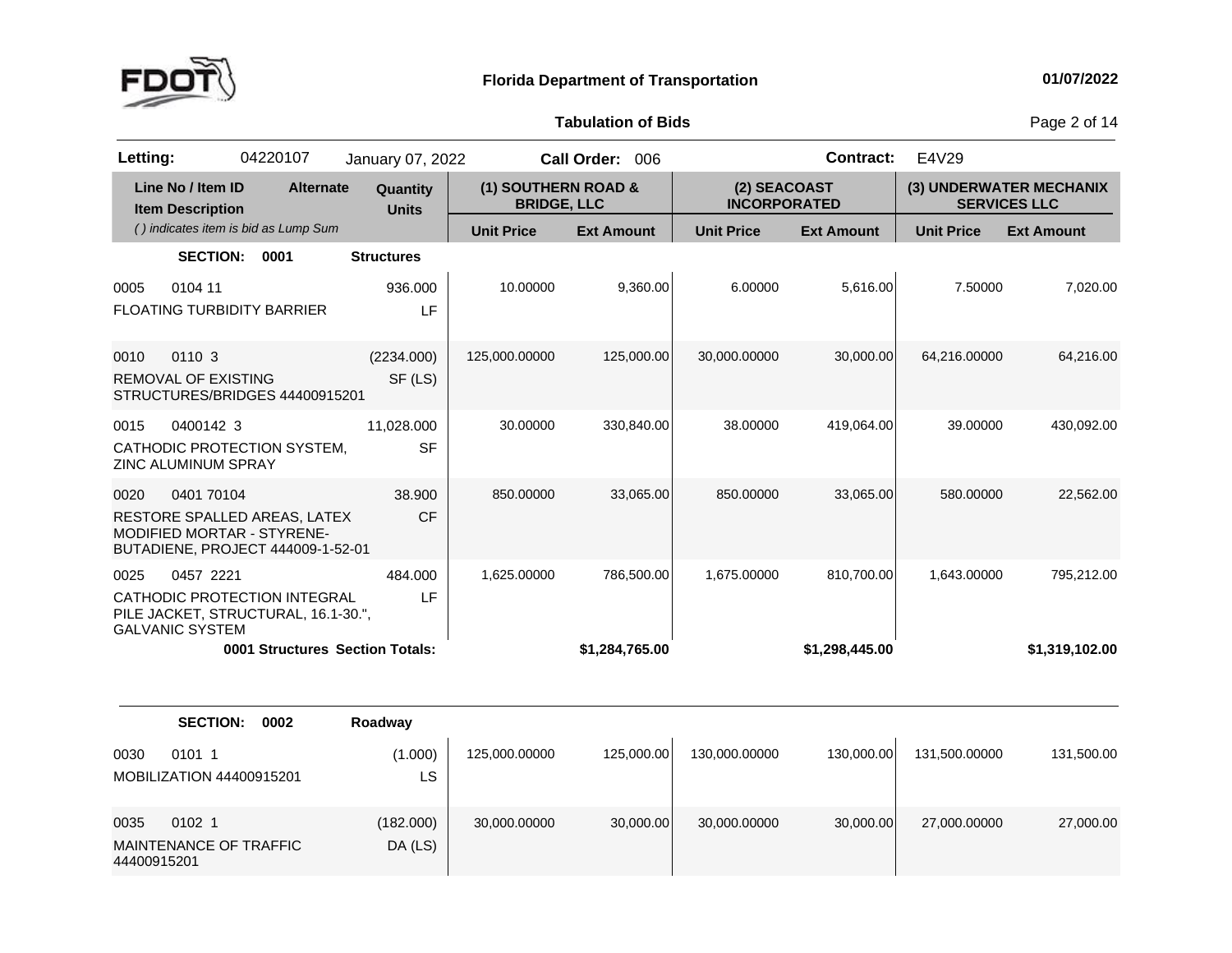

**of Bids** Page <sup>3</sup> of <sup>14</sup>

| Letting:                   |                                              | 04220107                                                          | January 07, 2022         |                                           | Call Order: 006   |                                     | <b>Contract:</b>  | E4V29             |                                                |
|----------------------------|----------------------------------------------|-------------------------------------------------------------------|--------------------------|-------------------------------------------|-------------------|-------------------------------------|-------------------|-------------------|------------------------------------------------|
|                            | Line No / Item ID<br><b>Item Description</b> | <b>Alternate</b>                                                  | Quantity<br><b>Units</b> | (1) SOUTHERN ROAD &<br><b>BRIDGE, LLC</b> |                   | (2) SEACOAST<br><b>INCORPORATED</b> |                   |                   | (3) UNDERWATER MECHANIX<br><b>SERVICES LLC</b> |
|                            |                                              | () indicates item is bid as Lump Sum                              |                          | <b>Unit Price</b>                         | <b>Ext Amount</b> | <b>Unit Price</b>                   | <b>Ext Amount</b> | <b>Unit Price</b> | <b>Ext Amount</b>                              |
|                            | <b>SECTION:</b>                              | 0002                                                              | Roadway                  |                                           |                   |                                     |                   |                   |                                                |
| 0040                       | 0102 60<br><b>WORK ZONE SIGN</b>             |                                                                   | 1,224.000<br>ED          | 0.50000                                   | 612.00            | 0.35000                             | 428.40            | 0.50000           | 612.00                                         |
| 0045                       | 0102 74 1<br>VP, DRUM, OR LCD                | CHANNELIZING DEVICE-TYPES I, II, DI,                              | 1,440.000<br><b>ED</b>   | 0.15000                                   | 216.00            | 0.20000                             | 288.00            | 0.25000           | 360.00                                         |
| 0050<br>DEVICE)            | 0102 74 8                                    | CHANNELIZING DEVICE- PEDESTRIAN<br>LCD (LONGITUDINAL CHANNELIZING | 576.000<br><b>FD</b>     | 0.30000                                   | 172.80            | 1.00000                             | 576.00            | 0.30000           | 172.80                                         |
| 0055<br><b>ARROW PANEL</b> | 010276                                       | ARROW BOARD / ADVANCE WARNING                                     | 36.000<br>ED             | 7.00000                                   | 252.00            | 5.00000                             | 180.00            | 7.00000           | 252.00                                         |
| 0060                       | 0102 99<br>SIGN, TEMPORARY                   | PORTABLE CHANGEABLE MESSAGE                                       | 60.000<br><b>ED</b>      | 15.00000                                  | 900.00            | 12.00000                            | 720.00            | 16.50000          | 990.00                                         |
| 0065                       | 0102115<br><b>TYPE III BARRICADE</b>         |                                                                   | 54.000<br>ED             | 3.00000                                   | 162.00            | 0.10000                             | 5.40              | 3.00000           | 162.00                                         |
| 0070                       | 0104 10 3<br><b>SEDIMENT BARRIER</b>         |                                                                   | 200.000<br>LF            | 5.00000                                   | 1,000.00          | 3.00000                             | 600.00            | 5.00000           | 1,000.00                                       |
| 0075                       | 0107 1<br><b>LITTER REMOVAL</b>              |                                                                   | 4.960<br>AC              | 500.00000                                 | 2,480.00          | 500.00000                           | 2,480.00          | 120.00000         | 595.20                                         |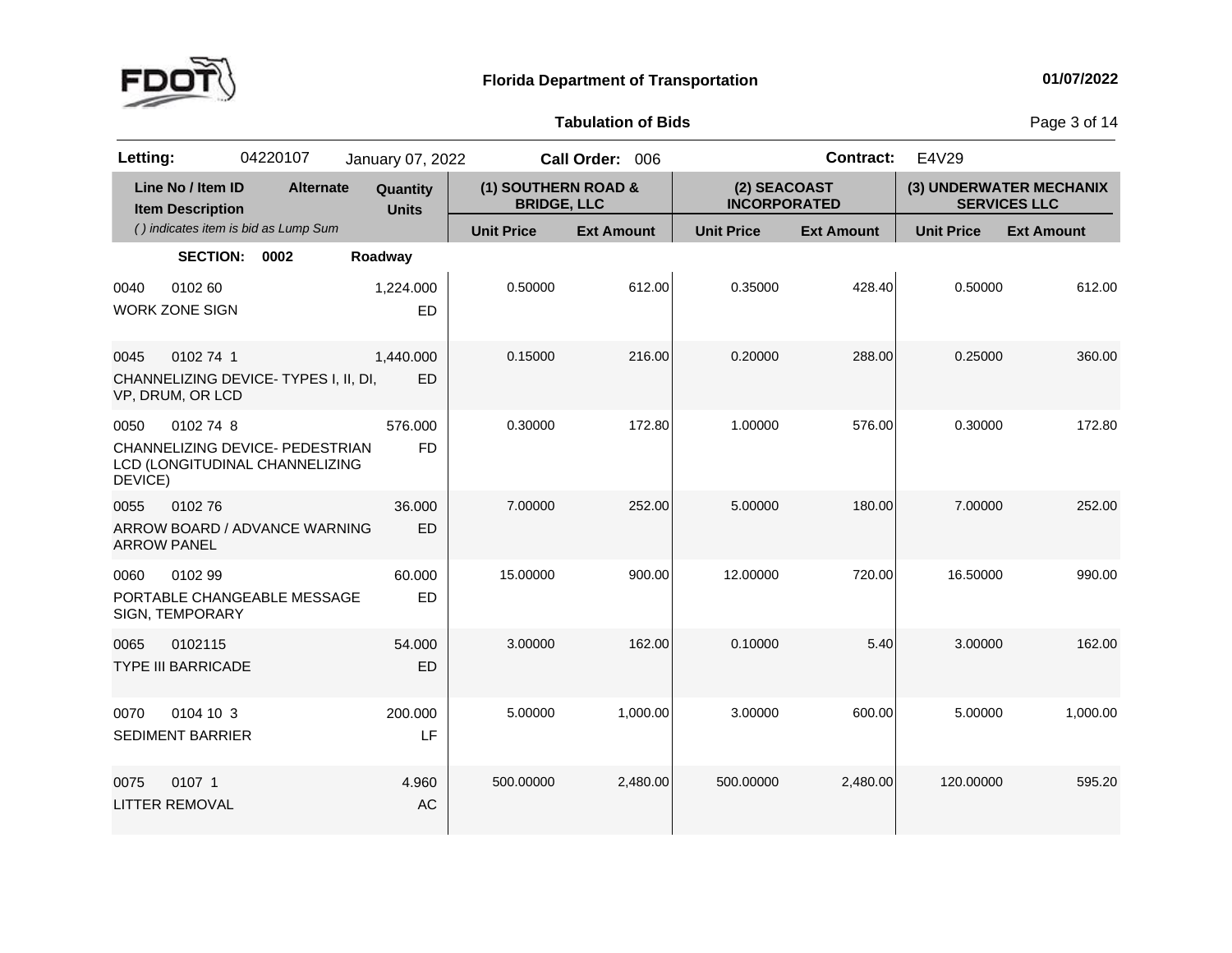

**of Bids** Page <sup>4</sup> of <sup>14</sup>

| Letting:              |                                                                  | 04220107 |                  | January 07, 2022                    |                                           | <b>Call Order:</b><br>006 |                                     | Contract:         | E4V29             |                                                |
|-----------------------|------------------------------------------------------------------|----------|------------------|-------------------------------------|-------------------------------------------|---------------------------|-------------------------------------|-------------------|-------------------|------------------------------------------------|
|                       | Line No / Item ID<br><b>Item Description</b>                     |          | <b>Alternate</b> | Quantity<br><b>Units</b>            | (1) SOUTHERN ROAD &<br><b>BRIDGE, LLC</b> |                           | (2) SEACOAST<br><b>INCORPORATED</b> |                   |                   | (3) UNDERWATER MECHANIX<br><b>SERVICES LLC</b> |
|                       | () indicates item is bid as Lump Sum                             |          |                  |                                     | <b>Unit Price</b>                         | <b>Ext Amount</b>         | <b>Unit Price</b>                   | <b>Ext Amount</b> | <b>Unit Price</b> | <b>Ext Amount</b>                              |
|                       | <b>SECTION:</b>                                                  | 0002     |                  | Roadway                             |                                           |                           |                                     |                   |                   |                                                |
| 0080<br><b>MOWING</b> | 0107 2                                                           |          |                  | 4.960<br>AC                         | 500.00000                                 | 2.480.00                  | 800.00000                           | 3.968.00          | 125.00000         | 620.00                                         |
| 0085                  | 0999 25<br>INITIAL CONTINGENCY AMOUNT, DO<br>NOT BID 44400915201 |          |                  | (1.000)<br>LS                       | 50,000.00000                              | 50,000.00                 | 50,000.00000                        | 50,000.00         | 50,000.00000      | 50,000.00                                      |
|                       |                                                                  |          |                  | <b>0002 Roadway Section Totals:</b> |                                           | \$213,274.80              |                                     | \$219,245.80      |                   | \$213,264.00                                   |

**Contract Grand**

**Totals: \$1,498,039.80 \$1,517,690.80 1,532,366.00**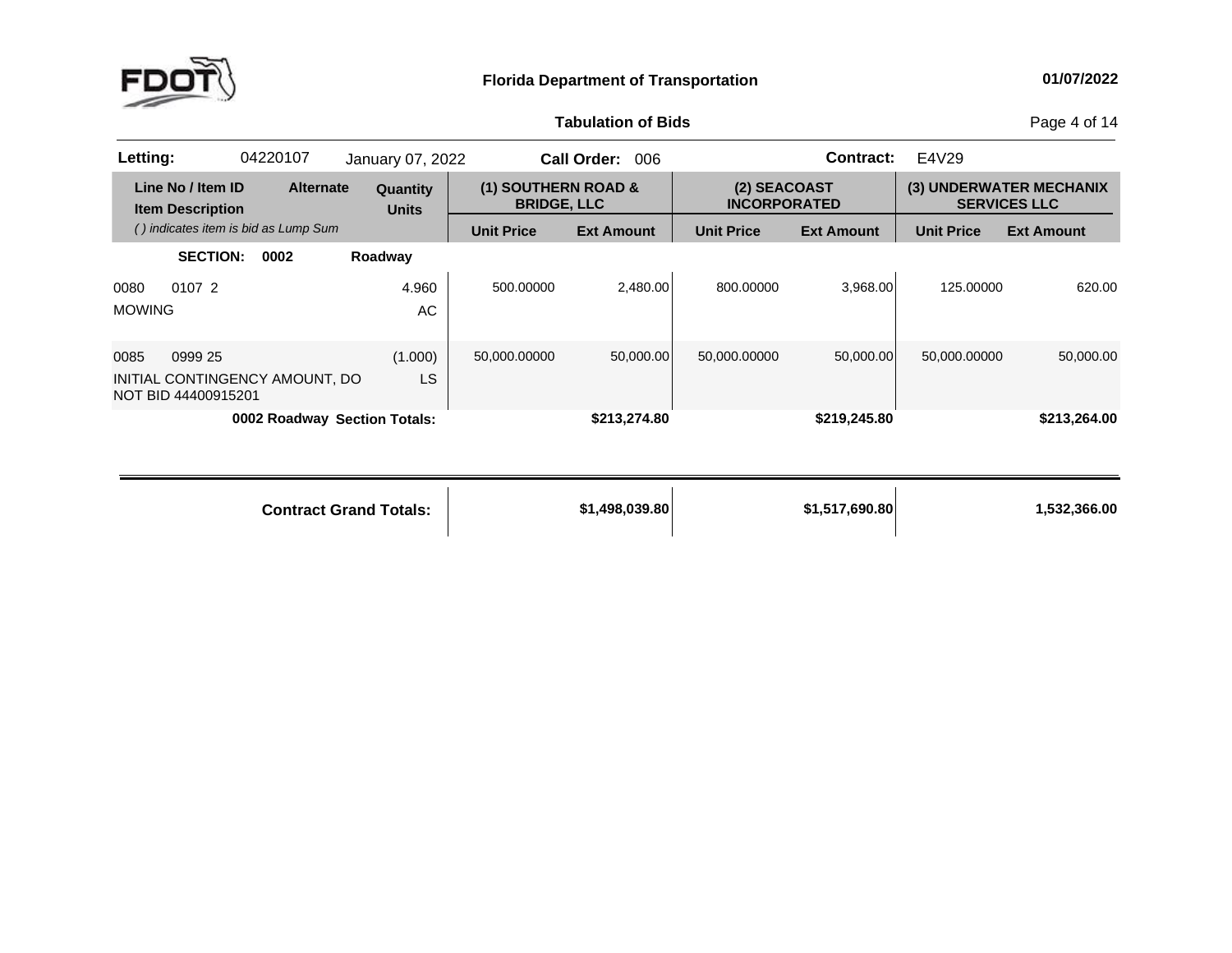

**of Bids** Page <sup>5</sup> of <sup>14</sup>

| Letting:            |                                              | 04220107                                                                                               | January 07, 2022                |                                                     | Call Order: 006   |                                                 | <b>Contract:</b>  | E4V29             |                                                   |
|---------------------|----------------------------------------------|--------------------------------------------------------------------------------------------------------|---------------------------------|-----------------------------------------------------|-------------------|-------------------------------------------------|-------------------|-------------------|---------------------------------------------------|
|                     | Line No / Item ID<br><b>Item Description</b> | <b>Alternate</b>                                                                                       | Quantity<br><b>Units</b>        | (4) ENGINEER CONTROL<br><b>SYSTEMS, CORPORATION</b> |                   | (5) LEAD ENGINEERING<br><b>CONTRACTORS, LLC</b> |                   |                   | (6) COASTAL GUNITE<br><b>CONSTRUCTION COMPANY</b> |
|                     |                                              | () indicates item is bid as Lump Sum                                                                   |                                 | <b>Unit Price</b>                                   | <b>Ext Amount</b> | <b>Unit Price</b>                               | <b>Ext Amount</b> | <b>Unit Price</b> | <b>Ext Amount</b>                                 |
|                     | <b>SECTION:</b>                              | 0001                                                                                                   | <b>Structures</b>               |                                                     |                   |                                                 |                   |                   |                                                   |
| 0005                | 0104 11                                      | <b>FLOATING TURBIDITY BARRIER</b>                                                                      | 936.000<br>LF                   | 10.00000                                            | 9,360.00          | 15.00000                                        | 14,040.00         | 5.00000           | 4,680.00                                          |
| 0010                | 0110 3<br><b>REMOVAL OF EXISTING</b>         | STRUCTURES/BRIDGES 44400915201                                                                         | (2234.000)<br>SF (LS)           | 170,000.00000                                       | 170,000.00        | 211,000.00000                                   | 211,000.00        | 115,000.00000     | 115,000.00                                        |
| 0015                | 0400142 3<br>ZINC ALUMINUM SPRAY             | CATHODIC PROTECTION SYSTEM,                                                                            | 11,028.000<br><b>SF</b>         | 45.00000                                            | 496,260.00        | 45.00000                                        | 496,260.00        | 35.00000          | 385,980.00                                        |
| 0020                | 0401 70104                                   | RESTORE SPALLED AREAS, LATEX<br><b>MODIFIED MORTAR - STYRENE-</b><br>BUTADIENE, PROJECT 444009-1-52-01 | 38.900<br><b>CF</b>             | 500.00000                                           | 19,450.00         | 400.00000                                       | 15,560.00         | 500.00000         | 19,450.00                                         |
| 0025                | 0457 2221<br><b>GALVANIC SYSTEM</b>          | CATHODIC PROTECTION INTEGRAL<br>PILE JACKET, STRUCTURAL, 16.1-30.",                                    | 484.000<br>LF                   | 1,250.00000                                         | 605,000.00        | 1,220.00000                                     | 590,480.00        | 1,900.00000       | 919,600.00                                        |
|                     |                                              |                                                                                                        | 0001 Structures Section Totals: |                                                     | \$1,300,070.00    |                                                 | \$1,327,340.00    |                   | \$1,444,710.00                                    |
|                     | <b>SECTION:</b>                              | 0002                                                                                                   | Roadway                         |                                                     |                   |                                                 |                   |                   |                                                   |
| 0030                | 0101 1<br><b>MOBILIZATION 44400915201</b>    |                                                                                                        | (1.000)<br>LS                   | 145,000.00000                                       | 145,000.00        | 160,000.00000                                   | 160,000.00        | 119,000.00000     | 119,000.00                                        |
| 0035<br>44400915201 | 0102 1<br>MAINTENANCE OF TRAFFIC             |                                                                                                        | (182.000)<br>DA (LS)            | 30,000.00000                                        | 30,000.00         | 70,300.00000                                    | 70,300.00         | 50,000.00000      | 50,000.00                                         |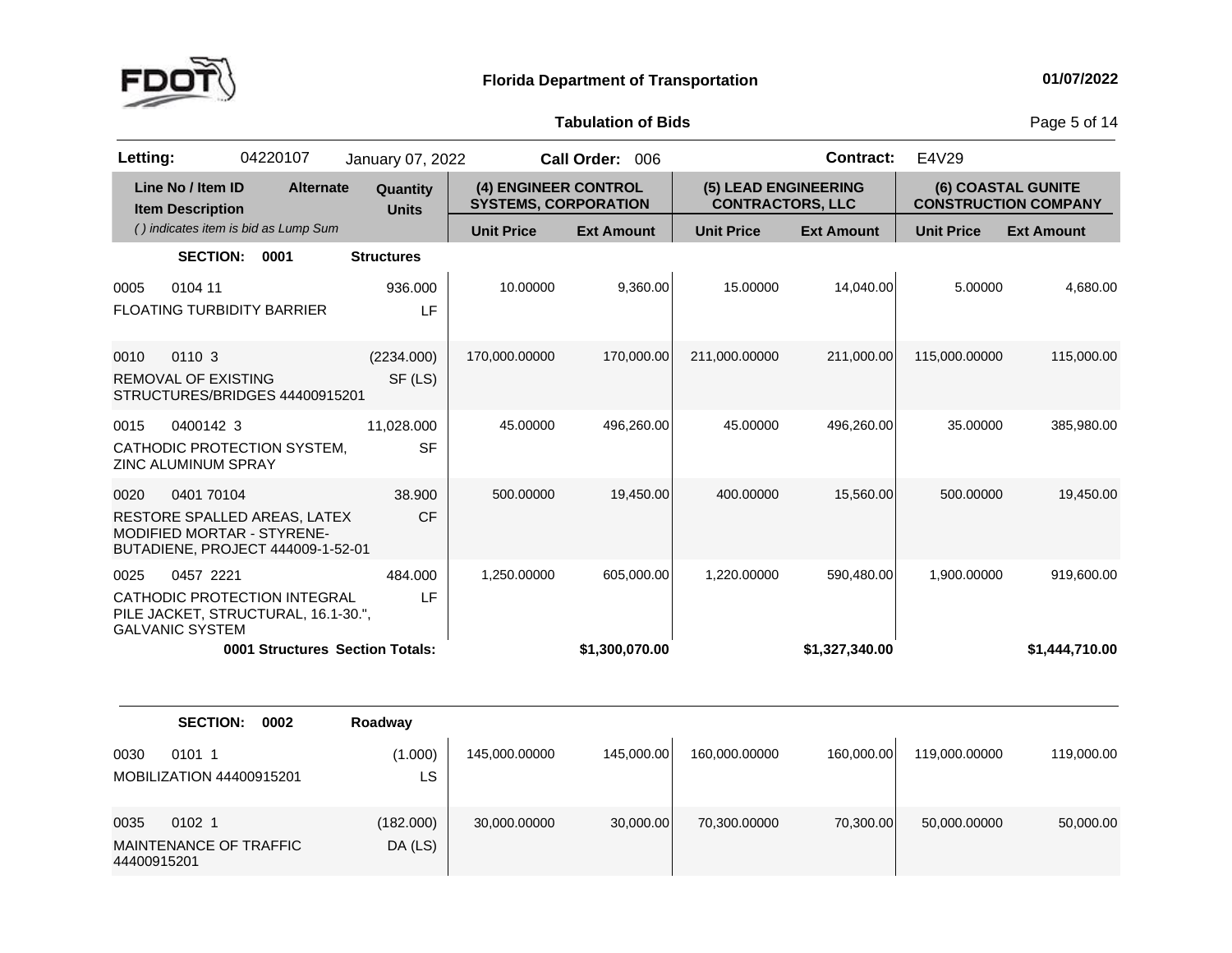

**of Bids** Page <sup>6</sup> of <sup>14</sup>

| Letting:                   |                                              | 04220107                                                          | January 07, 2022         |                                                     | Call Order: 006   |                                                 | <b>Contract:</b>  | E4V29             |                                                   |
|----------------------------|----------------------------------------------|-------------------------------------------------------------------|--------------------------|-----------------------------------------------------|-------------------|-------------------------------------------------|-------------------|-------------------|---------------------------------------------------|
|                            | Line No / Item ID<br><b>Item Description</b> | <b>Alternate</b>                                                  | Quantity<br><b>Units</b> | (4) ENGINEER CONTROL<br><b>SYSTEMS, CORPORATION</b> |                   | (5) LEAD ENGINEERING<br><b>CONTRACTORS, LLC</b> |                   |                   | (6) COASTAL GUNITE<br><b>CONSTRUCTION COMPANY</b> |
|                            |                                              | () indicates item is bid as Lump Sum                              |                          | <b>Unit Price</b>                                   | <b>Ext Amount</b> | <b>Unit Price</b>                               | <b>Ext Amount</b> | <b>Unit Price</b> | <b>Ext Amount</b>                                 |
|                            | <b>SECTION:</b>                              | 0002                                                              | Roadway                  |                                                     |                   |                                                 |                   |                   |                                                   |
| 0040                       | 0102 60<br><b>WORK ZONE SIGN</b>             |                                                                   | 1,224.000<br>ED          | 1.00000                                             | 1,224.00          | 0.34000                                         | 416.16            | 4.00000           | 4,896.00                                          |
| 0045                       | 0102 74 1<br>VP, DRUM, OR LCD                | CHANNELIZING DEVICE-TYPES I, II, DI,                              | 1,440.000<br>ED          | 1.00000                                             | 1,440.00          | 0.22000                                         | 316.80            | 1.00000           | 1,440.00                                          |
| 0050<br>DEVICE)            | 0102 74 8                                    | CHANNELIZING DEVICE- PEDESTRIAN<br>LCD (LONGITUDINAL CHANNELIZING | 576.000<br><b>FD</b>     | 1.00000                                             | 576.00            | 0.22000                                         | 126.72            | 1.00000           | 576.00                                            |
| 0055<br><b>ARROW PANEL</b> | 010276                                       | ARROW BOARD / ADVANCE WARNING                                     | 36.000<br>ED             | 15.00000                                            | 540.00            | 8.50000                                         | 306.00            | 125.00000         | 4,500.00                                          |
| 0060                       | 0102 99<br>SIGN, TEMPORARY                   | PORTABLE CHANGEABLE MESSAGE                                       | 60.000<br>ED             | 25.00000                                            | 1,500.00          | 17.00000                                        | 1,020.00          | 75.00000          | 4,500.00                                          |
| 0065                       | 0102115<br><b>TYPE III BARRICADE</b>         |                                                                   | 54.000<br><b>ED</b>      | 5.00000                                             | 270.00            | 0.50000                                         | 27.00             | 1.00000           | 54.00                                             |
| 0070                       | 0104 10 3<br><b>SEDIMENT BARRIER</b>         |                                                                   | 200.000<br>LF            | 5.00000                                             | 1,000.00          | 22.00000                                        | 4,400.00          | 2.50000           | 500.00                                            |
| 0075                       | 0107 1<br><b>LITTER REMOVAL</b>              |                                                                   | 4.960<br><b>AC</b>       | 250.00000                                           | 1,240.00          | 200.00000                                       | 992.00            | 650.00000         | 3,224.00                                          |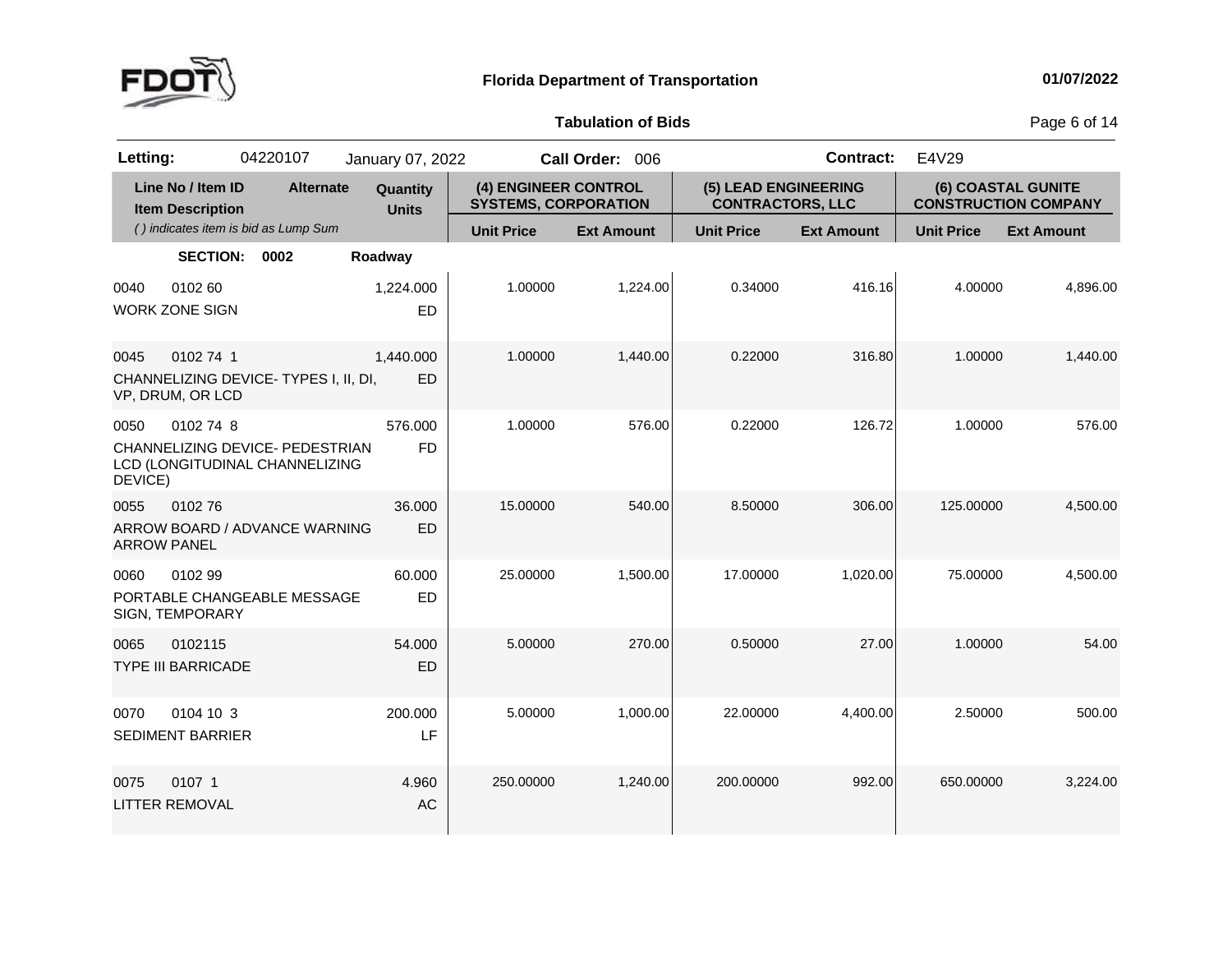

**of Bids** Page <sup>7</sup> of <sup>14</sup>

| Letting:              |                                                                  | 04220107 |                  | January 07, 2022                    |                                                     | 006<br><b>Call Order:</b> |                                                 | Contract:         | E4V29             |                                                          |
|-----------------------|------------------------------------------------------------------|----------|------------------|-------------------------------------|-----------------------------------------------------|---------------------------|-------------------------------------------------|-------------------|-------------------|----------------------------------------------------------|
|                       | Line No / Item ID<br><b>Item Description</b>                     |          | <b>Alternate</b> | Quantity<br><b>Units</b>            | (4) ENGINEER CONTROL<br><b>SYSTEMS, CORPORATION</b> |                           | (5) LEAD ENGINEERING<br><b>CONTRACTORS, LLC</b> |                   |                   | <b>(6) COASTAL GUNITE</b><br><b>CONSTRUCTION COMPANY</b> |
|                       | () indicates item is bid as Lump Sum                             |          |                  |                                     | <b>Unit Price</b>                                   | <b>Ext Amount</b>         | <b>Unit Price</b>                               | <b>Ext Amount</b> | <b>Unit Price</b> | <b>Ext Amount</b>                                        |
|                       | <b>SECTION:</b>                                                  | 0002     |                  | Roadway                             |                                                     |                           |                                                 |                   |                   |                                                          |
| 0080<br><b>MOWING</b> | 0107 2                                                           |          |                  | 4.960<br>AC.                        | 250.00000                                           | 1.240.00                  | 120.00000                                       | 595.20            | 400.00000         | 1.984.00                                                 |
| 0085                  | 0999 25<br>INITIAL CONTINGENCY AMOUNT, DO<br>NOT BID 44400915201 |          |                  | (1.000)<br>LS                       | 50,000.00000                                        | 50,000.00                 | 50,000.00000                                    | 50,000.00         | 50.000.00000      | 50,000.00                                                |
|                       |                                                                  |          |                  | <b>0002 Roadway Section Totals:</b> |                                                     | \$234,030.00              |                                                 | \$288,499.88      |                   | \$240,674.00                                             |

| <b>Contract Grand Totals:</b> | \$1,534,100.00 | \$1,615,839.88 | 1,685,384.00 |
|-------------------------------|----------------|----------------|--------------|
|                               |                |                |              |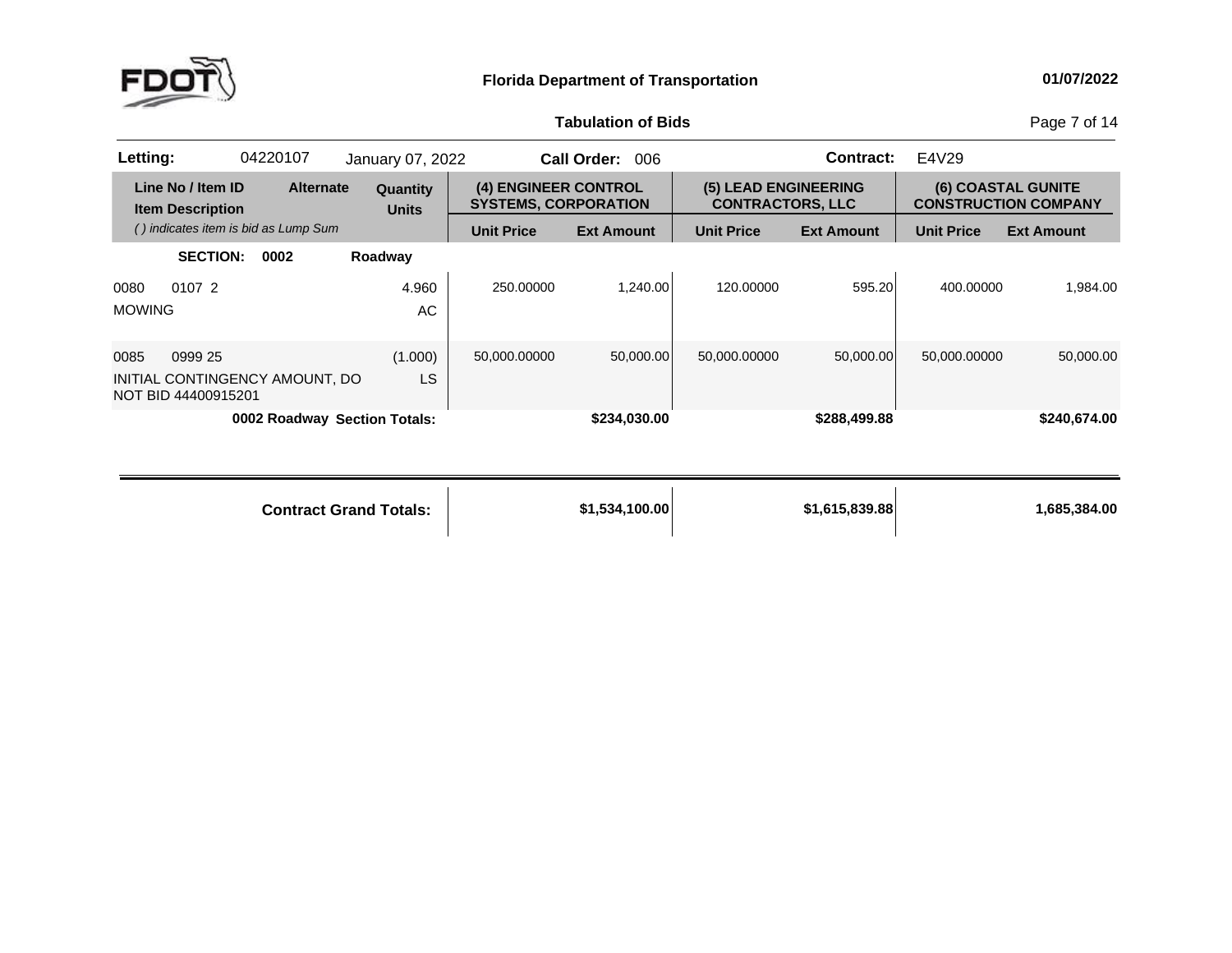

MAINTENANCE OF TRAFFIC<br>44400045004

DA (LS)

44400915201

**Tabulation**

**of Bids** Page <sup>8</sup> of <sup>14</sup>

| Letting: |                                                                                                               | 04220107 | January 07, 2022                             |                      | Call Order: 006   |                      | <b>Contract:</b>  | E4V29                                                |                                   |
|----------|---------------------------------------------------------------------------------------------------------------|----------|----------------------------------------------|----------------------|-------------------|----------------------|-------------------|------------------------------------------------------|-----------------------------------|
|          | Line No / Item ID<br><b>Item Description</b>                                                                  |          | <b>Alternate</b><br>Quantity<br><b>Units</b> | (7) FREYSSINET, INC. |                   | (8) ORLANDO R&B, LLC |                   | (9) M & J CONSTRUCTION<br><b>COMPANY OF PINELLAS</b> |                                   |
|          | () indicates item is bid as Lump Sum                                                                          |          |                                              | <b>Unit Price</b>    | <b>Ext Amount</b> | <b>Unit Price</b>    | <b>Ext Amount</b> | <b>Unit Price</b>                                    | <b>COUNTY, INC.</b><br>Ext Amount |
|          | <b>SECTION:</b>                                                                                               | 0001     | <b>Structures</b>                            |                      |                   |                      |                   |                                                      |                                   |
| 0005     | 0104 11<br><b>FLOATING TURBIDITY BARRIER</b>                                                                  |          | 936.000<br>LF                                | 13.00000             | 12.168.00         | 12.00000             | 11,232.00         | 7.00000                                              | 6,552.00                          |
| 0010     | 0110 3<br><b>REMOVAL OF EXISTING</b><br>STRUCTURES/BRIDGES 44400915201                                        |          | (2234.000)<br>SF (LS)                        | 129,000.00000        | 129,000.00        | 45,000.00000         | 45,000.00         | 88,358.00000                                         | 88,358.00                         |
| 0015     | 0400142 3<br>CATHODIC PROTECTION SYSTEM,<br>ZINC ALUMINUM SPRAY                                               |          | 11,028.000<br><b>SF</b>                      | 41.00000             | 452,148.00        | 52.00000             | 573,456.00        | 45.00000                                             | 496,260.00                        |
| 0020     | 0401 70104<br>RESTORE SPALLED AREAS, LATEX<br>MODIFIED MORTAR - STYRENE-<br>BUTADIENE, PROJECT 444009-1-52-01 |          | 38.900<br>CF                                 | 650.00000            | 25,285.00         | 700.00000            | 27,230.00         | 1,100.00000                                          | 42,790.00                         |
| 0025     | 0457 2221<br>CATHODIC PROTECTION INTEGRAL<br>PILE JACKET, STRUCTURAL, 16.1-30.",<br><b>GALVANIC SYSTEM</b>    |          | 484.000<br>LF                                | 1,720.00000          | 832,480.00        | 1,600.00000          | 774,400.00        | 1,879.24000                                          | 909,552.16                        |
|          |                                                                                                               |          | 0001 Structures Section Totals:              |                      | \$1,451,081.00    |                      | \$1,431,318.00    |                                                      | \$1,543,512.16                    |
|          | <b>SECTION:</b>                                                                                               | 0002     | Roadway                                      |                      |                   |                      |                   |                                                      |                                   |
| 0030     | 0101 1<br>MOBILIZATION 44400915201                                                                            |          | (1.000)<br>LS                                | 169,000.00000        | 169,000.00        | 170,000.00000        | 170,000.00        | 82,000.00000                                         | 82,000.00                         |
| 0035     | 0102 1                                                                                                        |          | (182.000)                                    | 30,670.00000         | 30,670.00         | 50,000.00000         | 50,000.00         | 30,000.00000                                         | 30,000.00                         |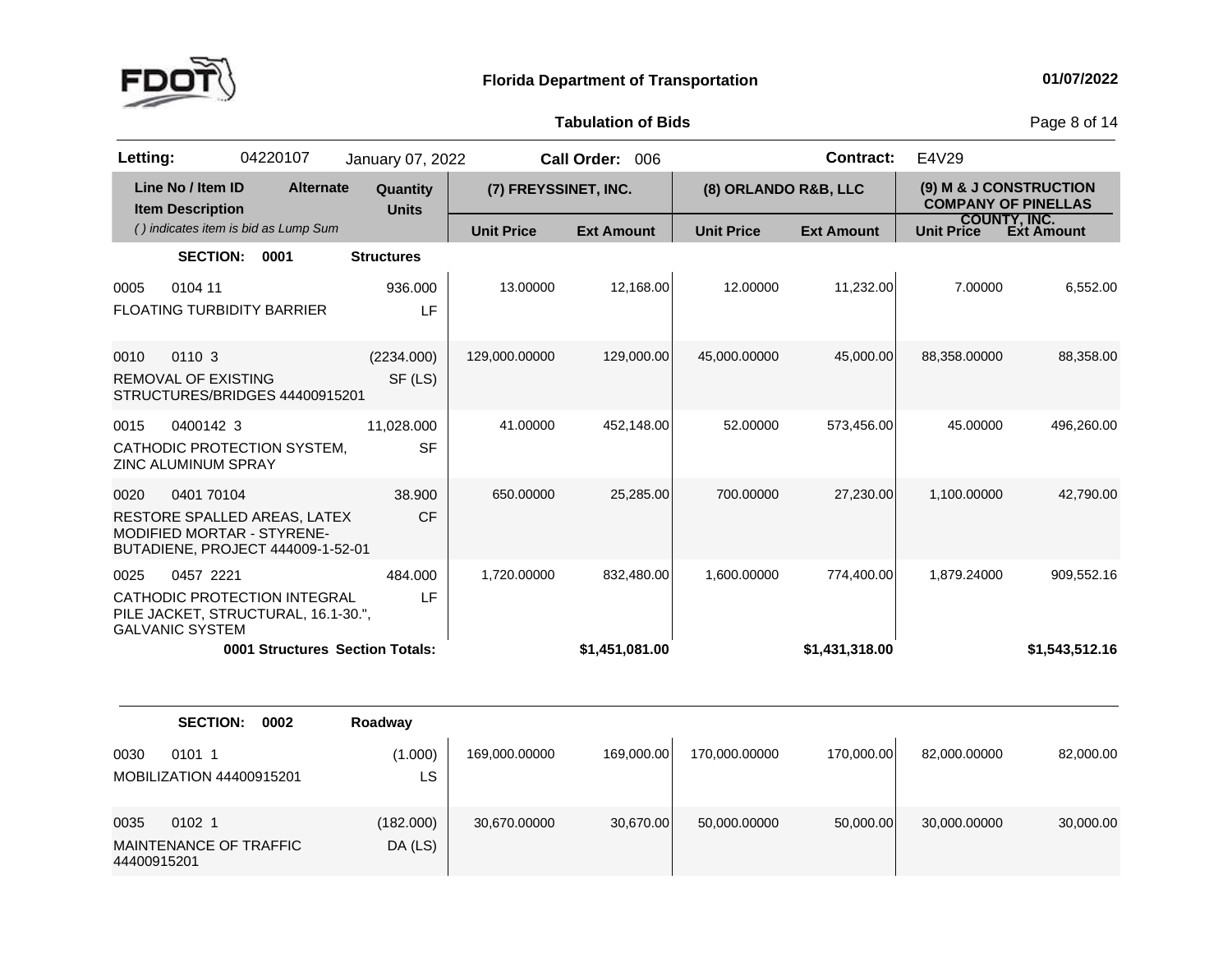

**of Bids** Page <sup>9</sup> of <sup>14</sup>

| Letting:                   |                                              | 04220107                                                          | January 07, 2022         |                      | Call Order: 006   |                      | <b>Contract:</b>  | E4V29                                                |                   |
|----------------------------|----------------------------------------------|-------------------------------------------------------------------|--------------------------|----------------------|-------------------|----------------------|-------------------|------------------------------------------------------|-------------------|
|                            | Line No / Item ID<br><b>Item Description</b> | <b>Alternate</b>                                                  | Quantity<br><b>Units</b> | (7) FREYSSINET, INC. |                   | (8) ORLANDO R&B, LLC |                   | (9) M & J CONSTRUCTION<br><b>COMPANY OF PINELLAS</b> |                   |
|                            |                                              | () indicates item is bid as Lump Sum                              |                          | <b>Unit Price</b>    | <b>Ext Amount</b> | <b>Unit Price</b>    | <b>Ext Amount</b> | <b>COUNTY, INC.</b><br>Unit Price                    | <b>Ext Amount</b> |
|                            | <b>SECTION:</b>                              | 0002                                                              | Roadway                  |                      |                   |                      |                   |                                                      |                   |
| 0040                       | 0102 60<br><b>WORK ZONE SIGN</b>             |                                                                   | 1,224.000<br>ED          | 0.40000              | 489.60            | 0.50000              | 612.00            | 0.33000                                              | 403.92            |
| 0045                       | 0102 74 1<br>VP, DRUM, OR LCD                | CHANNELIZING DEVICE-TYPES I, II, DI,                              | 1,440.000<br>ED          | 0.15000              | 216.00            | 0.40000              | 576.00            | 0.14000                                              | 201.60            |
| 0050<br>DEVICE)            | 0102 74 8                                    | CHANNELIZING DEVICE- PEDESTRIAN<br>LCD (LONGITUDINAL CHANNELIZING | 576.000<br><b>FD</b>     | 0.15000              | 86.40             | 0.25000              | 144.00            | 0.24000                                              | 138.24            |
| 0055<br><b>ARROW PANEL</b> | 010276                                       | ARROW BOARD / ADVANCE WARNING                                     | 36.000<br>ED             | 10.00000             | 360.00            | 10.00000             | 360.00            | 5.80000                                              | 208.80            |
| 0060                       | 0102 99<br>SIGN, TEMPORARY                   | PORTABLE CHANGEABLE MESSAGE                                       | 60.000<br>ED             | 20.00000             | 1,200.00          | 20.00000             | 1,200.00          | 13.92000                                             | 835.20            |
| 0065                       | 0102115<br><b>TYPE III BARRICADE</b>         |                                                                   | 54,000<br>ED             | 0.35000              | 18.90             | 2.00000              | 108.00            | 2.32000                                              | 125.28            |
| 0070                       | 0104 10 3<br><b>SEDIMENT BARRIER</b>         |                                                                   | 200.000<br>LF            | 6.00000              | 1,200.00          | 5.00000              | 1,000.00          | 2.35000                                              | 470.00            |
| 0075                       | 0107 1<br><b>LITTER REMOVAL</b>              |                                                                   | 4.960<br><b>AC</b>       | 190.00000            | 942.40            | 200.00000            | 992.00            | 408.16000                                            | 2,024.47          |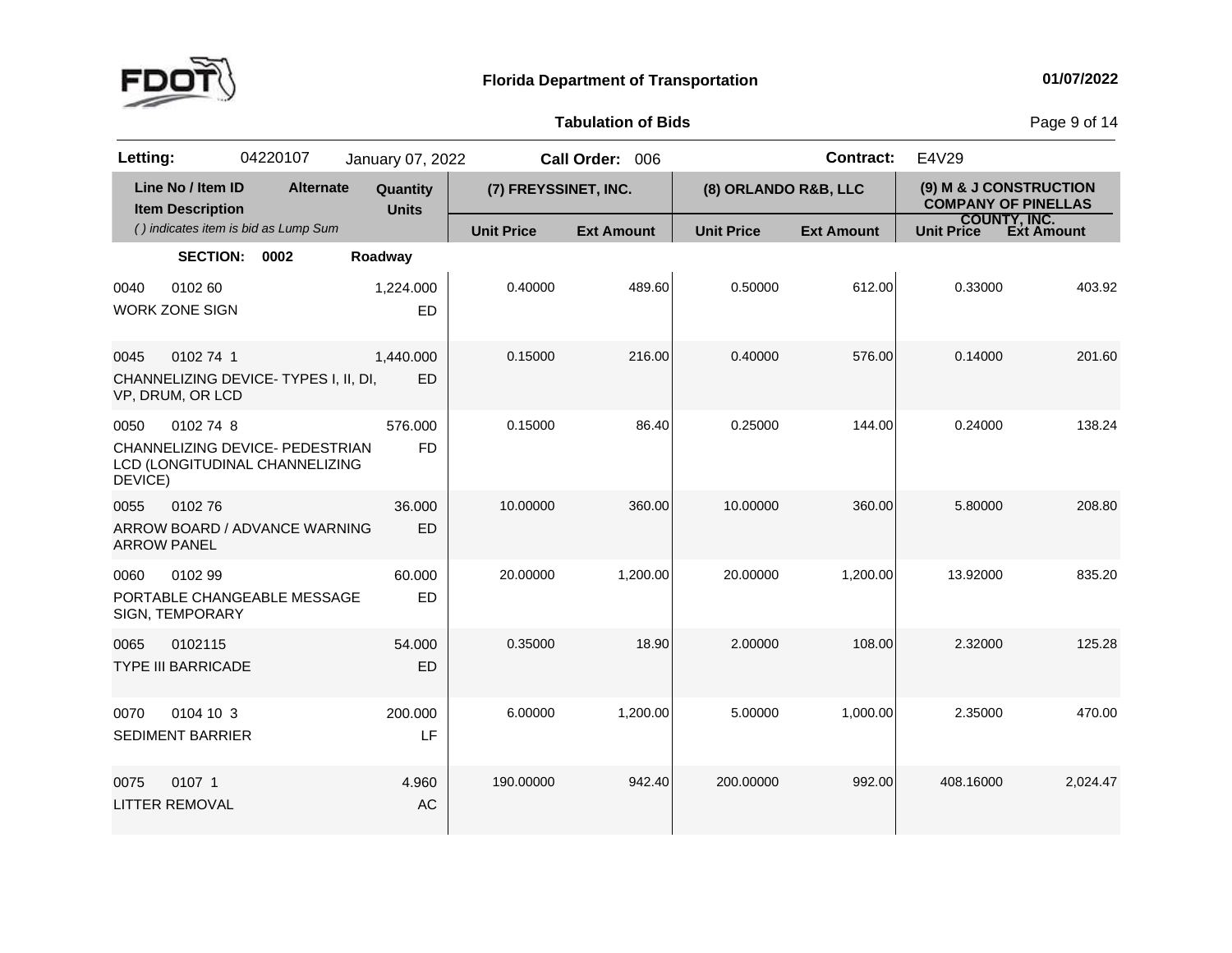

**of Bids** Page <sup>10</sup> of <sup>14</sup>

| Letting:              |                                                                  | 04220107 |                  | January 07, 2022                |                      | <b>Call Order:</b><br>006 |                      | <b>Contract:</b>  | E4V29             |                                                      |
|-----------------------|------------------------------------------------------------------|----------|------------------|---------------------------------|----------------------|---------------------------|----------------------|-------------------|-------------------|------------------------------------------------------|
|                       | Line No / Item ID<br><b>Item Description</b>                     |          | <b>Alternate</b> | <b>Quantity</b><br><b>Units</b> | (7) FREYSSINET, INC. |                           | (8) ORLANDO R&B, LLC |                   |                   | (9) M & J CONSTRUCTION<br><b>COMPANY OF PINELLAS</b> |
|                       | () indicates item is bid as Lump Sum                             |          |                  |                                 | <b>Unit Price</b>    | <b>Ext Amount</b>         | <b>Unit Price</b>    | <b>Ext Amount</b> | <b>Unit Price</b> | COUNTY, INC.<br>Ext Amount                           |
|                       | <b>SECTION:</b>                                                  | 0002     |                  | Roadway                         |                      |                           |                      |                   |                   |                                                      |
| 0080<br><b>MOWING</b> | 0107 2                                                           |          |                  | 4.960<br>AC                     | 350,00000            | 1.736.00                  | 200.00000            | 992.00            | 806.45000         | 3.999.99                                             |
| 0085                  | 0999 25<br>INITIAL CONTINGENCY AMOUNT, DO<br>NOT BID 44400915201 |          |                  | (1.000)<br><b>LS</b>            | 50,000.00000         | 50.000.00                 | 50,000.00000         | 50,000.00         | 50.000.00000      | 50,000.00                                            |
|                       |                                                                  |          |                  | 0002 Roadway Section Totals:    |                      | \$255,919.30              |                      | \$275,984.00      |                   | \$170,407.50                                         |

| <b>Contract Grand Totals:</b> | \$1,707,000.30 | \$1,707,302.00 | 1,713,919.66 |
|-------------------------------|----------------|----------------|--------------|
|                               |                |                |              |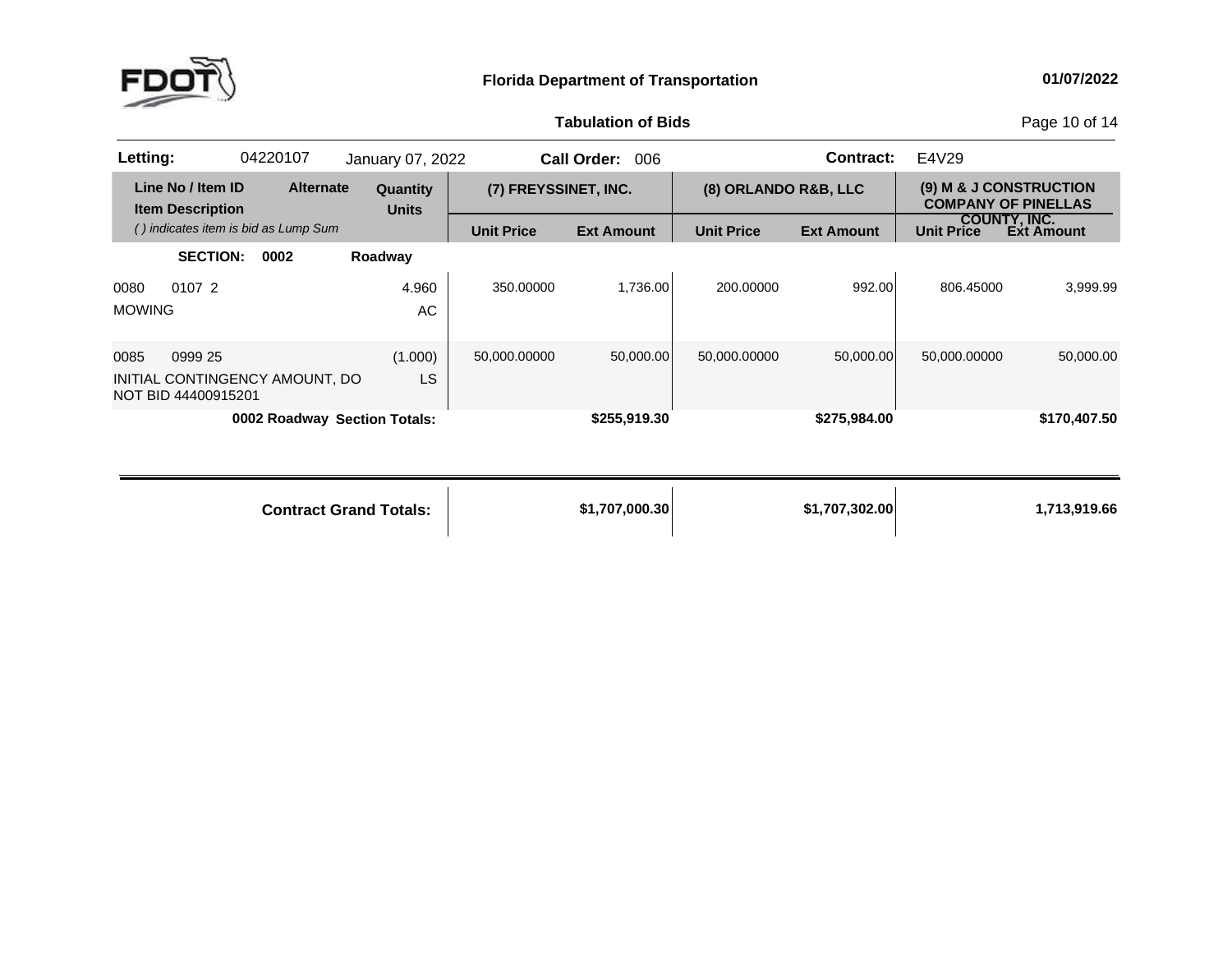

**of Bids** Page <sup>11</sup> of <sup>14</sup>

| Letting:                                             | 04220107                                                                                                      | January 07, 2022         |                                              | Call Order: 006              |                   | <b>Contract:</b>  | E4V29             |                   |
|------------------------------------------------------|---------------------------------------------------------------------------------------------------------------|--------------------------|----------------------------------------------|------------------------------|-------------------|-------------------|-------------------|-------------------|
| Line No / Item ID<br><b>Item Description</b>         | <b>Alternate</b>                                                                                              | Quantity<br><b>Units</b> | $(10)$ KIEWIT<br><b>INFRASTRUCTURE SOUTH</b> |                              |                   |                   |                   |                   |
|                                                      | () indicates item is bid as Lump Sum                                                                          |                          | CO.<br><b>Unit Price</b>                     | <b>Ext Amount</b>            | <b>Unit Price</b> | <b>Ext Amount</b> | <b>Unit Price</b> | <b>Ext Amount</b> |
|                                                      | SECTION: 0001                                                                                                 | <b>Structures</b>        |                                              |                              |                   |                   |                   |                   |
| 0104 11<br>0005<br><b>FLOATING TURBIDITY BARRIER</b> |                                                                                                               | 936.000<br>LF            | 14.00000                                     | 13,104.00                    |                   |                   |                   |                   |
| 0110 3<br>0010<br>REMOVAL OF EXISTING                | STRUCTURES/BRIDGES 44400915201                                                                                | (2234.000)<br>SF (LS)    | 168,000.00000                                | 168,000.00                   |                   |                   |                   |                   |
| 0015<br>0400142 3<br><b>ZINC ALUMINUM SPRAY</b>      | CATHODIC PROTECTION SYSTEM,                                                                                   | 11,028.000<br><b>SF</b>  | 43.00000                                     | 474,204.00                   |                   |                   |                   |                   |
| 0401 70104<br>0020                                   | RESTORE SPALLED AREAS, LATEX<br><b>MODIFIED MORTAR - STYRENE-</b><br>BUTADIENE, PROJECT 444009-1-52-01        | 38,900<br><b>CF</b>      | 1,100.00000                                  | 42,790.00                    |                   |                   |                   |                   |
| 0457 2221<br>0025<br><b>GALVANIC SYSTEM</b>          | CATHODIC PROTECTION INTEGRAL<br>PILE JACKET, STRUCTURAL, 16.1-30.",<br><b>0001 Structures Section Totals:</b> | 484.000<br>LF            | 1,700.00000                                  | 822,800.00<br>\$1,520,898.00 |                   |                   |                   |                   |
|                                                      |                                                                                                               |                          |                                              |                              |                   |                   |                   |                   |

|                     | <b>SECTION:</b>                    | 0002 | Roadway              |               |            |
|---------------------|------------------------------------|------|----------------------|---------------|------------|
| 0030                | 0101 1<br>MOBILIZATION 44400915201 |      | (1.000)<br>LS        | 177,000.00000 | 177,000.00 |
| 0035<br>44400915201 | 0102 1<br>MAINTENANCE OF TRAFFIC   |      | (182.000)<br>DA (LS) | 46,100.00000  | 46,100.00  |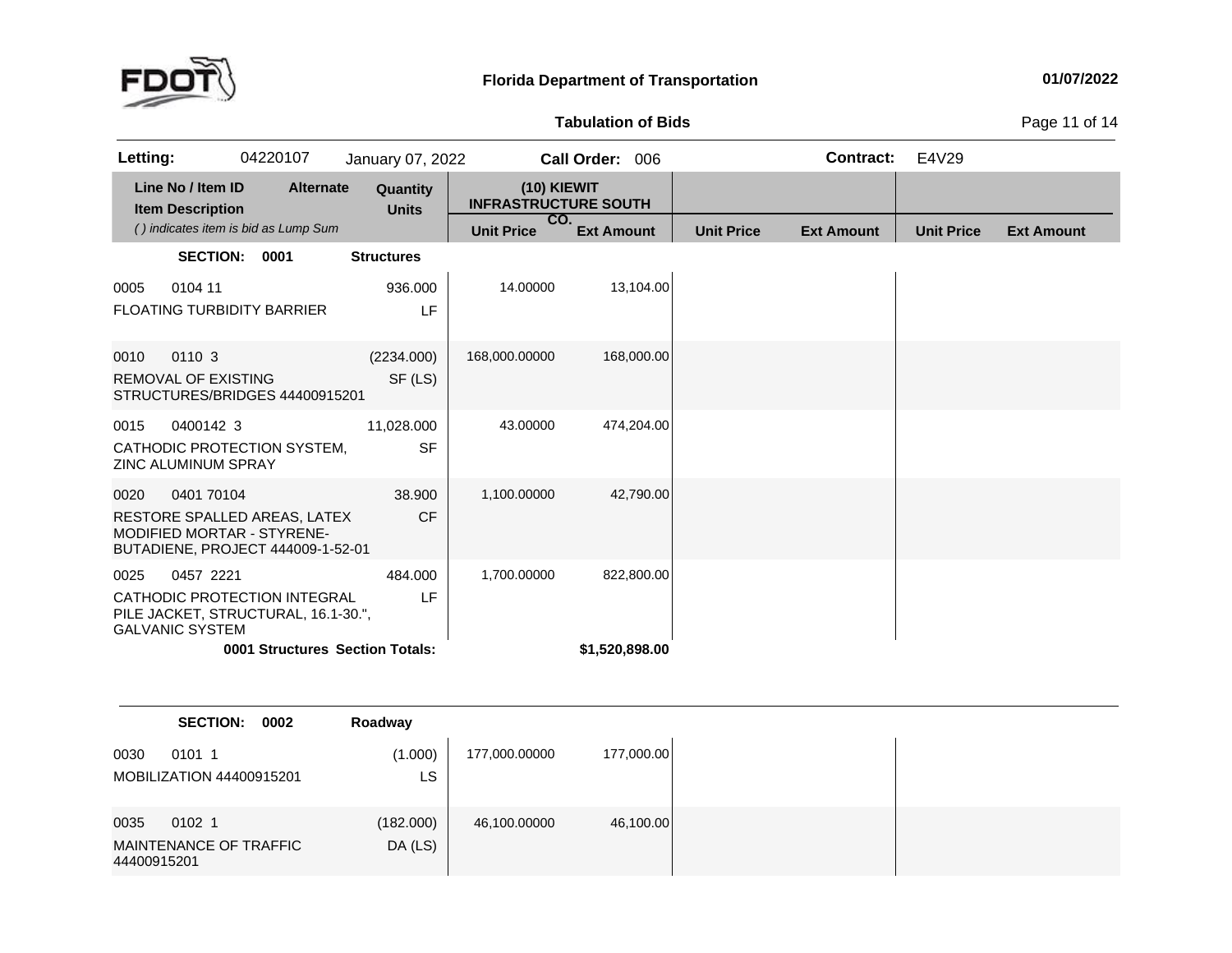

#### **01/07/2022**

#### **Tabulation**

**of Bids** Page <sup>12</sup> of <sup>14</sup>

| Letting:                   |                                              | 04220107                                                          | January 07, 2022         |                                            | Call Order: 006   |                   | <b>Contract:</b>  | E4V29             |                   |
|----------------------------|----------------------------------------------|-------------------------------------------------------------------|--------------------------|--------------------------------------------|-------------------|-------------------|-------------------|-------------------|-------------------|
|                            | Line No / Item ID<br><b>Item Description</b> | <b>Alternate</b>                                                  | Quantity<br><b>Units</b> | (10) KIEWIT<br><b>INFRASTRUCTURE SOUTH</b> |                   |                   |                   |                   |                   |
|                            |                                              | () indicates item is bid as Lump Sum                              |                          | CO.<br><b>Unit Price</b>                   | <b>Ext Amount</b> | <b>Unit Price</b> | <b>Ext Amount</b> | <b>Unit Price</b> | <b>Ext Amount</b> |
|                            | SECTION: 0002                                |                                                                   | Roadway                  |                                            |                   |                   |                   |                   |                   |
| 0040                       | 0102 60<br><b>WORK ZONE SIGN</b>             |                                                                   | 1,224.000<br>ED          | 0.40000                                    | 489.60            |                   |                   |                   |                   |
| 0045                       | 0102 74 1<br>VP, DRUM, OR LCD                | CHANNELIZING DEVICE-TYPES I, II, DI,                              | 1,440.000<br>ED          | 0.15000                                    | 216.00            |                   |                   |                   |                   |
| 0050<br>DEVICE)            | 0102 74 8                                    | CHANNELIZING DEVICE- PEDESTRIAN<br>LCD (LONGITUDINAL CHANNELIZING | 576.000<br><b>FD</b>     | 0.25000                                    | 144.00            |                   |                   |                   |                   |
| 0055<br><b>ARROW PANEL</b> | 010276                                       | ARROW BOARD / ADVANCE WARNING                                     | 36.000<br><b>ED</b>      | 6.00000                                    | 216.00            |                   |                   |                   |                   |
| 0060                       | 0102 99<br>SIGN, TEMPORARY                   | PORTABLE CHANGEABLE MESSAGE                                       | 60.000<br>ED             | 14.00000                                   | 840.00            |                   |                   |                   |                   |
| 0065                       | 0102115<br><b>TYPE III BARRICADE</b>         |                                                                   | 54.000<br>ED             | 2.50000                                    | 135.00            |                   |                   |                   |                   |
| 0070                       | 0104 10 3<br><b>SEDIMENT BARRIER</b>         |                                                                   | 200.000<br>LF            | 10.00000                                   | 2,000.00          |                   |                   |                   |                   |
| 0075                       | 0107 1<br><b>LITTER REMOVAL</b>              |                                                                   | 4.960<br><b>AC</b>       | 100.00000                                  | 496.00            |                   |                   |                   |                   |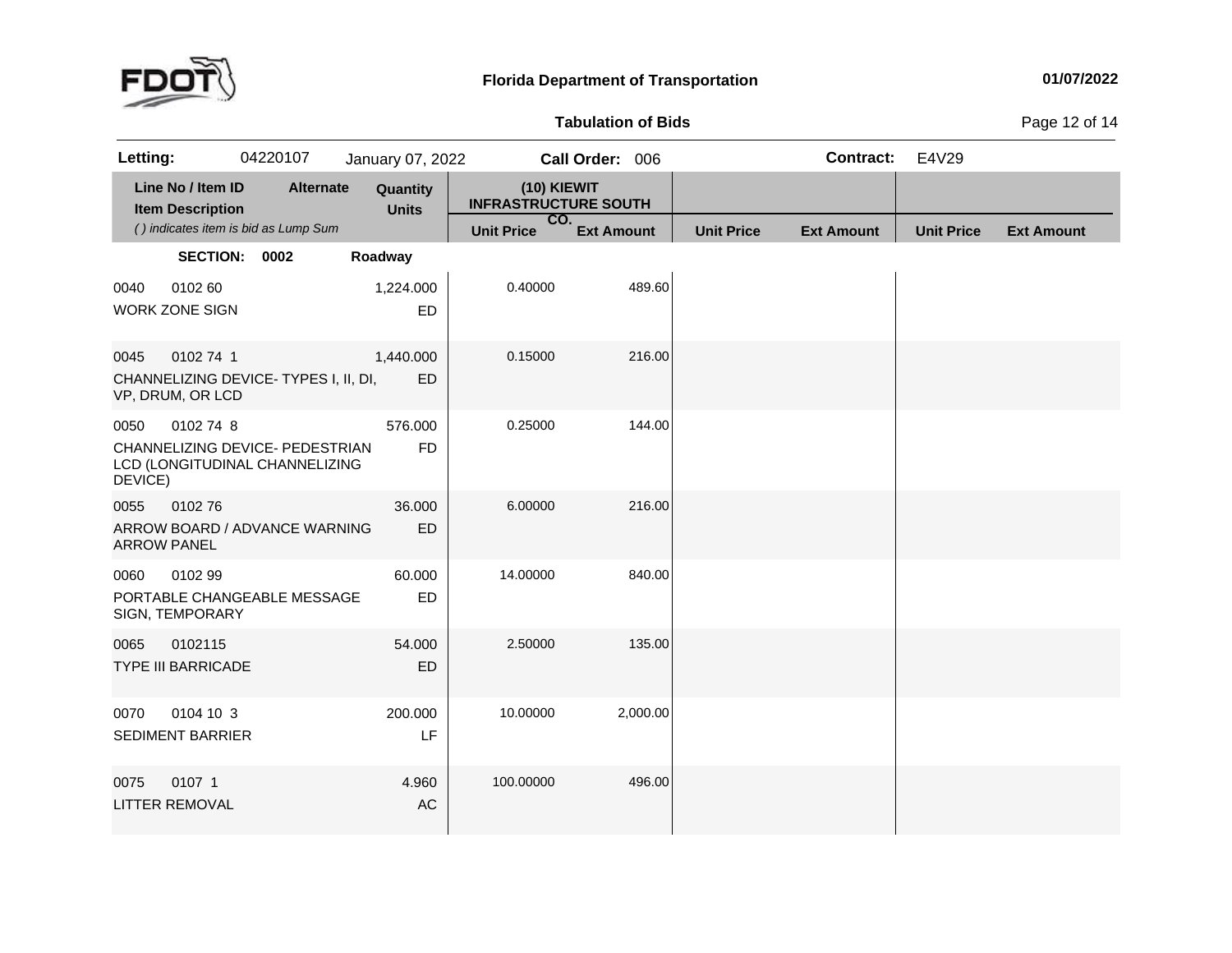

#### **01/07/2022**

### **Tabulation**

**of Bids** Page <sup>13</sup> of <sup>14</sup>

| Letting:      |                                                       | 04220107 |                  | January 07, 2022             |                                                   | <b>Call Order:</b><br>006 |                   | <b>Contract:</b>  | E4V29             |                   |
|---------------|-------------------------------------------------------|----------|------------------|------------------------------|---------------------------------------------------|---------------------------|-------------------|-------------------|-------------------|-------------------|
|               | Line No / Item ID<br><b>Item Description</b>          |          | <b>Alternate</b> | Quantity<br><b>Units</b>     | (10) KIEWIT<br><b>INFRASTRUCTURE SOUTH</b><br>CO. |                           |                   |                   |                   |                   |
|               | () indicates item is bid as Lump Sum                  |          |                  |                              | <b>Unit Price</b>                                 | <b>Ext Amount</b>         | <b>Unit Price</b> | <b>Ext Amount</b> | <b>Unit Price</b> | <b>Ext Amount</b> |
|               | <b>SECTION:</b>                                       | 0002     |                  | Roadway                      |                                                   |                           |                   |                   |                   |                   |
| 0080          | 0107 2                                                |          |                  | 4.960                        | 100.00000                                         | 496.00                    |                   |                   |                   |                   |
| <b>MOWING</b> |                                                       |          |                  | AC                           |                                                   |                           |                   |                   |                   |                   |
| 0085          | 0999 25                                               |          |                  | (1.000)                      | 50,000.00000                                      | 50,000.00                 |                   |                   |                   |                   |
|               | INITIAL CONTINGENCY AMOUNT, DO<br>NOT BID 44400915201 |          |                  | <b>LS</b>                    |                                                   |                           |                   |                   |                   |                   |
|               |                                                       |          |                  | 0002 Roadway Section Totals: |                                                   | \$278,132.60              |                   |                   |                   |                   |

**Contract Grand**

**Totals: \$1,799,030.60**